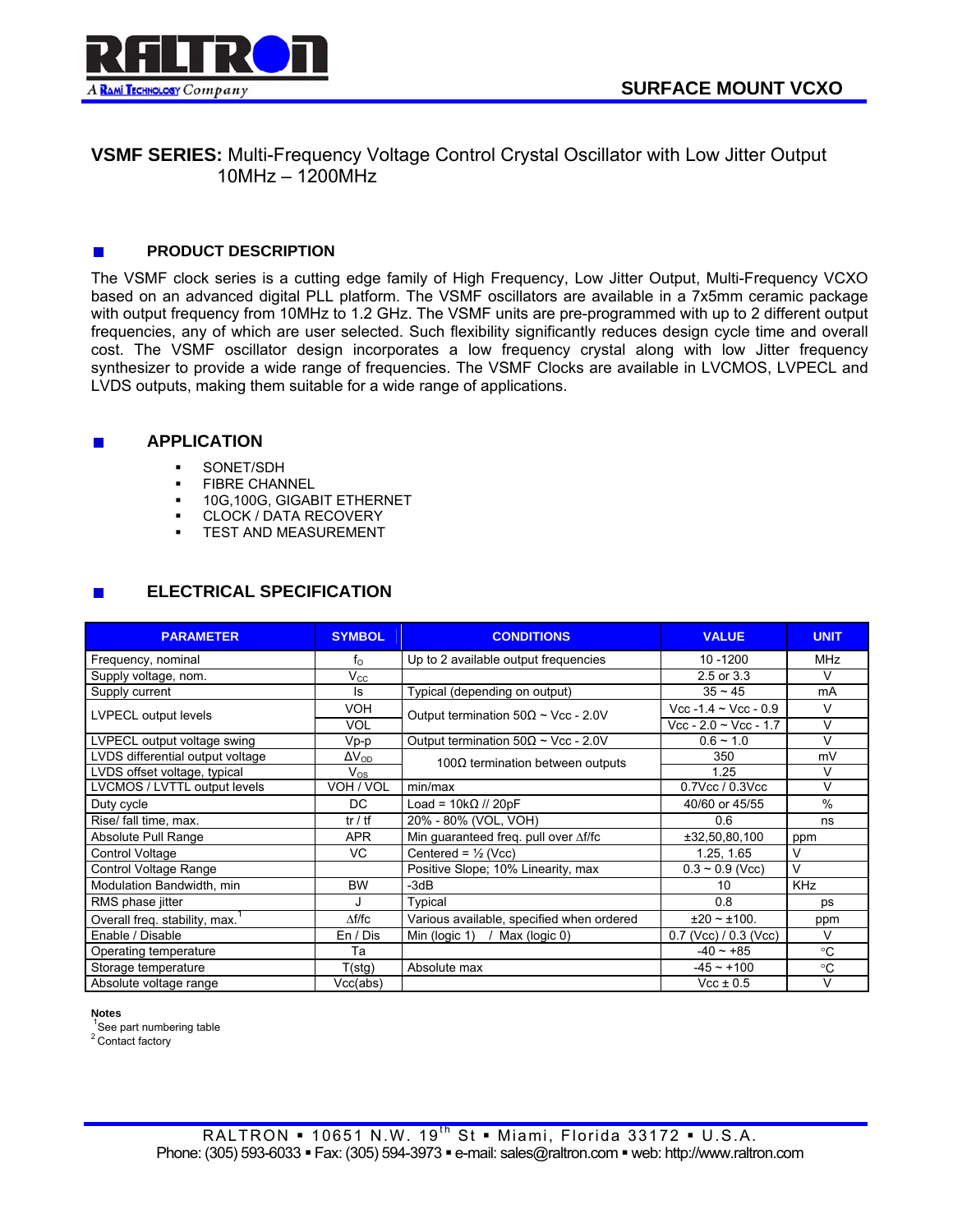

#### **MECHANICAL SPECIFICATION**   $\mathbf{r}$



### **Notes**

<sup>2</sup> V<sub>C</sub> available on pin 1 or 2. See options on part numbering table.<br><sup>3</sup>Frequency Select pin (SEL)

Logic 1 (NC) = Output Frequency 1 (First frequency listed in part # is automatically available. Customer specified at time of order)

Logic 0 = Output Frequency 2 (Second frequency listed in part # is available. Customer sets SEL pin to Low)

#### $\mathbf{r}$ **PART NUMBERING SYSTEM:**

| <b>SERIES</b>                                                  | <b>NUMBER OF</b><br><b>OUTPUTS</b> | <b>OUTPUT</b>                     | <b>SUPPLY</b><br><b>VOLTAGE</b><br>(V) | <b>SYMMETRY</b><br>(% ) | <b>TEMP</b><br><b>RANGE</b><br>$(^\circ C)$                        | <b>APR</b><br>(ppm)                         | $Vc$ and SEL<br>Option                            | <b>OUTPUT FREQUENCY</b><br>(MHz) |
|----------------------------------------------------------------|------------------------------------|-----------------------------------|----------------------------------------|-------------------------|--------------------------------------------------------------------|---------------------------------------------|---------------------------------------------------|----------------------------------|
| Surface<br>mount<br>Multi-<br>frequency<br>Clock<br>Oscillator | 1: Single Output<br>2: Dual Output | 9: LVPECL<br>8: LVDS<br>4: LVCMOS | 1: $Vcc = 2.5$<br>$3:$ Vcc = 3.3       | A: 40/60<br>T: 45/55    | $0 - 50$<br>R:<br>$0 - 70$<br>S.<br>$U: -20 - 70$<br>$V: -40 - 85$ | $F: \pm 32$<br>H:±50<br>G:±80<br>$J:±100^4$ | 1 <sup>5</sup> : Pin 1= $V_c$<br>2: $Pin 1 = SEL$ | XXX.XXX-YYY.YYY<br>Frea1-Frea 2  |
| <b>VSMF</b>                                                    | $\mathbf{2}$                       |                                   |                                        | A                       | $\bullet$                                                          | н                                           |                                                   | XXX-YYY                          |

### **Notes**

 $4 + 100$ ppm APR may not be available with all frequencies and operating temperature ranges

 $5 \overline{\text{Pin}}$  1= V<sub>c</sub> is default configuration.

## **EXAMPLE: VSMF293ASH2-622-311**

Clock Oscillator, 7x5mm package, Dual output, LVPECL, +3.3V Supply, 40/60 Symmetry, 0~+70°C Operating Temperature Range, ±50ppm APR, Select on pin 1, 622.080 MHz and 311.040MHz output frequency.